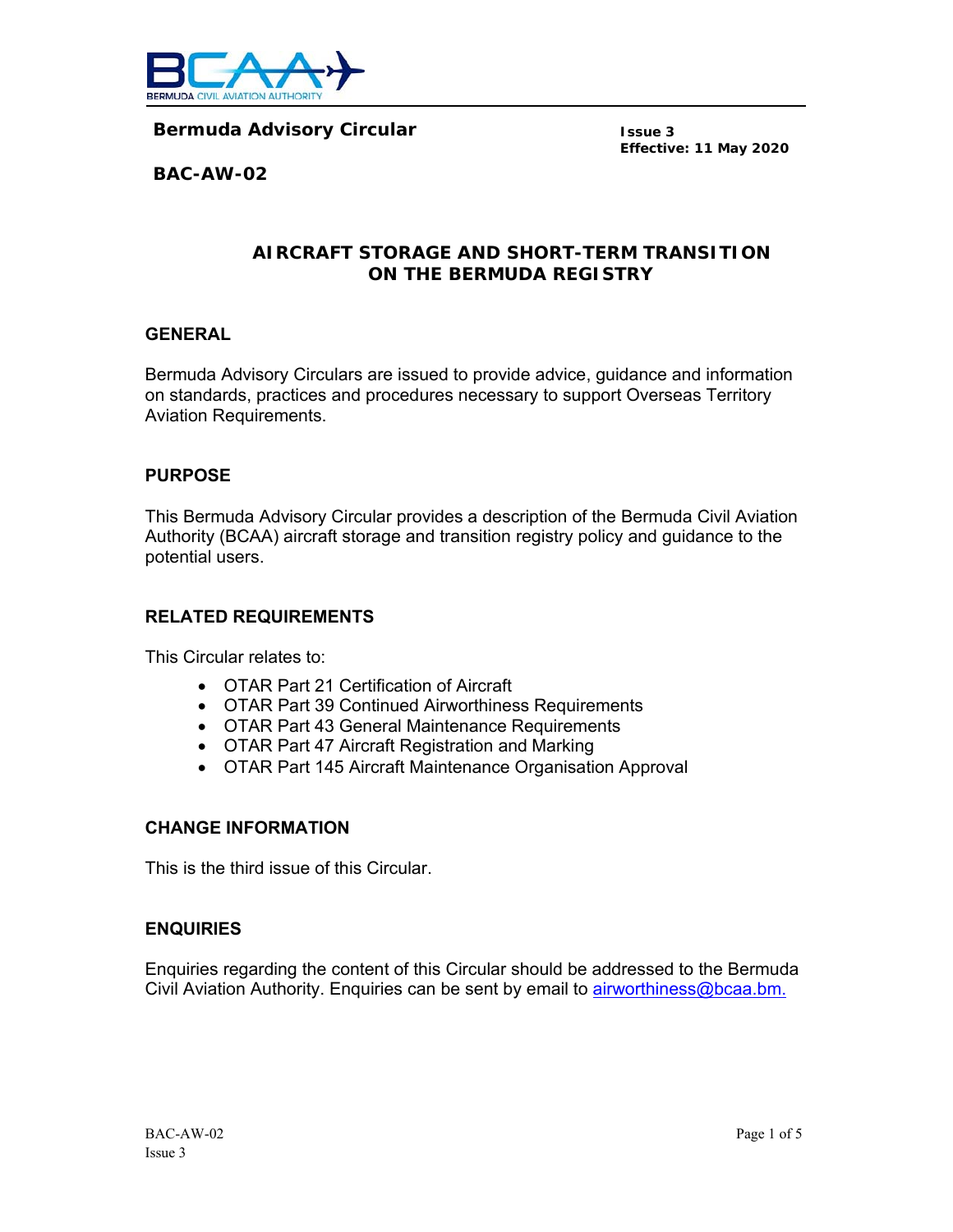# **Table of Contents**

| $\mathbf{1}$   |                                                                      |  |
|----------------|----------------------------------------------------------------------|--|
| 2              |                                                                      |  |
| 3              |                                                                      |  |
| $\overline{4}$ | STORAGE PROCEDURE FOR AIRCRAFT NOT REGISTERED IN BERMUDA  4          |  |
| $\overline{5}$ | STORAGE PROCEDURE FOR AIRCRAFT REGISTERED IN BERMUDA WITH AN EXPIRED |  |
| 6              |                                                                      |  |
| $\overline{7}$ |                                                                      |  |

### **1 INTRODUCTION**

The term "owner" will be used throughout this Advisory Circular with the meaning of "owners, operators, leasing company's, aircraft maintenance organisations and continued airworthiness management organisations".

The Bermuda Civil Aviation Authority (BCAA) created storage and transition processes for the convenience of aircraft owners with a need to store aircraft in transition between owners and for the storage of aircraft already on the Bermuda registry having an expired Certificate of Airworthiness (C of A).

This Advisory Circular provides guidance to owners, on how to manage Bermuda registered aircraft requiring long term storage or short-term transition.

### **2 APPLICABILITY**

Any owner intending to register an aircraft in Bermuda to store the aircraft or keep the aircraft in flight ready condition during a transition of ownership, shall follow the process detailed in Sections 3 & 4 of this Advisory Circular.

The owner of an aircraft already registered in Bermuda shall follow the process described in Section 3 & 5 of this Advisory Circular when the aircraft Certificate of Airworthiness is not renewed.

The owner of an aircraft which will be in short-term (less than 3 months) storage (transition) shall follow the process described in Sections 3 & 6 of this Advisory Circular.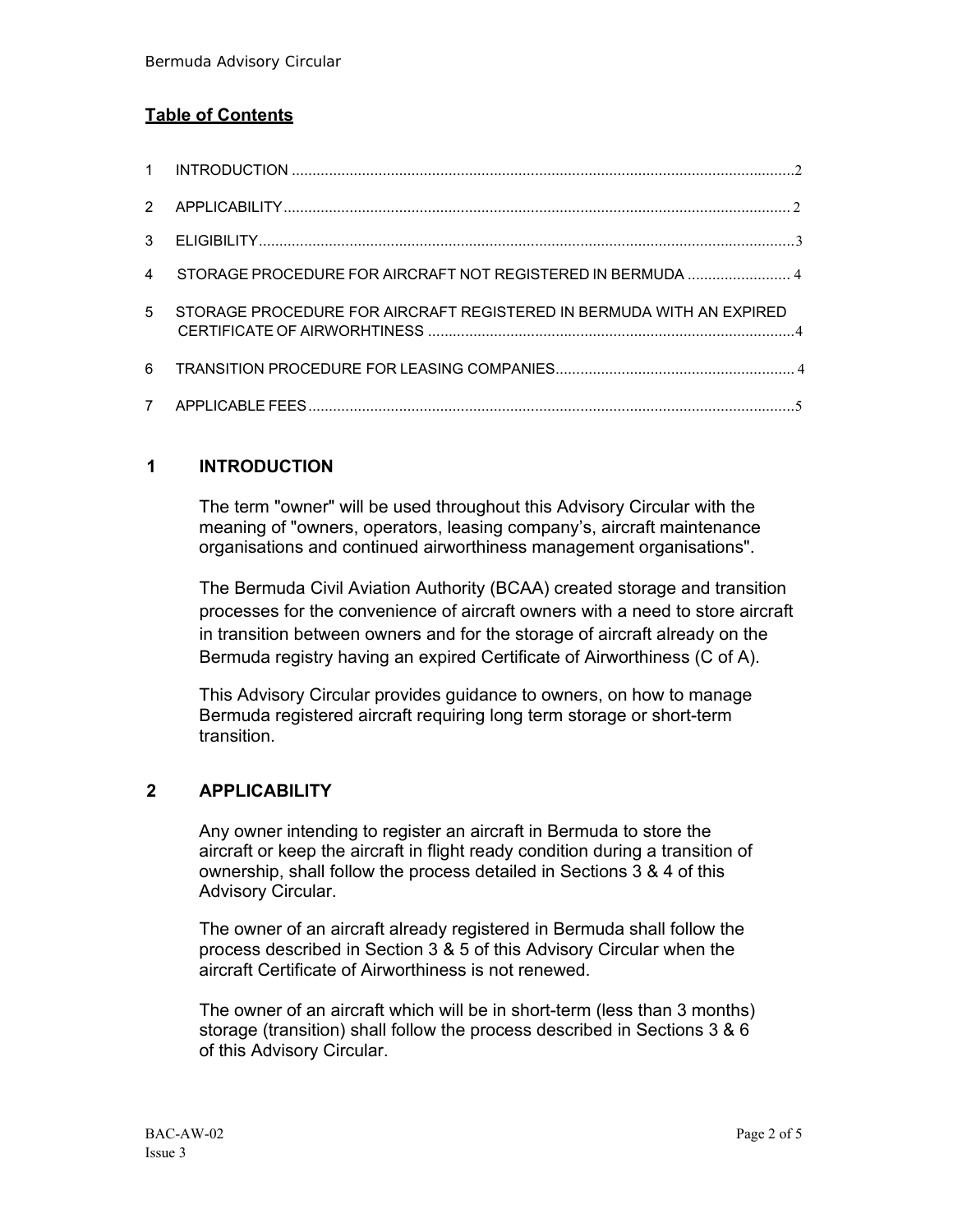Bermuda Advisory Circular

### **3 ELIGIBILITY**

In order to enter the register for the purpose of storage, or to store an aircraft previously operating on the register, an owner must ensure that:

- Where there will be a requirement for an Export C of A or C of A from BCAA, this shall be indicated on the Form AW201(s) and a valid Export Certificate of Airworthiness, or equivalent document issued by an NAA shall be provided, listing any deviations from the FAA, Transport Canada, ANAC or EASA TC standard. Where the Export Certificate of Airworthiness, or equivalent document comes from a State of Registry NAA other than FAA, TCCA, ANAC or an EASA NAA, this should be supported by a verification of compliance with the applicable Type Certification standard by an acceptable organisation or person. An Aircraft Airworthiness Review may also be required in accordance with paragraph 21.175(b) to verify the TC Standard and any accepted deviations, if so determined by the Governor.
- They have arrangements for continued airworthiness management in accordance with OTAR 39, by an appropriately BCAA approved Continued Airworthiness Management Organisation (CAMO).
- Aircraft are maintained by an appropriately rated BCAA approved Aircraft Maintenance Organisation (AMO).
- Aircraft are maintained in accordance with a maintenance programme that includes the applicable tasks for the storage period. Storage maintenance programmes should be based upon Type Certificate Holder (TCH) recommendations and the assigned CAMO must ensure that the aircraft maintenance programme has been submitted for approval to the BCAA, along with the completed Application for a Maintenance Programme Approval (Form AW-285) and Maintenance Programme Checklist (Form AW-287), prior to storage.
- Where an inspection by BCAA is required (grant of C of A or Export CofA), the aircraft and records are made available at a location acceptable to the BCAA.
- The contracted CAMO is required to submit an Aircraft Storage Status Report (Form AW-201(S)) to the BCAA prior to storage, prior to deregistration and every twelve (12) months whilst on the register. The Form AW-201(S) along with any attachments may be submitted by email to airworthiness@bcaa.bm.

Failure to maintain the aircraft in the condition prescribed by this procedure may lead to deregistration of the aircraft.

Aircraft in storage may not be parted-out/dismantled. Only 'complete' aircraft will be registered.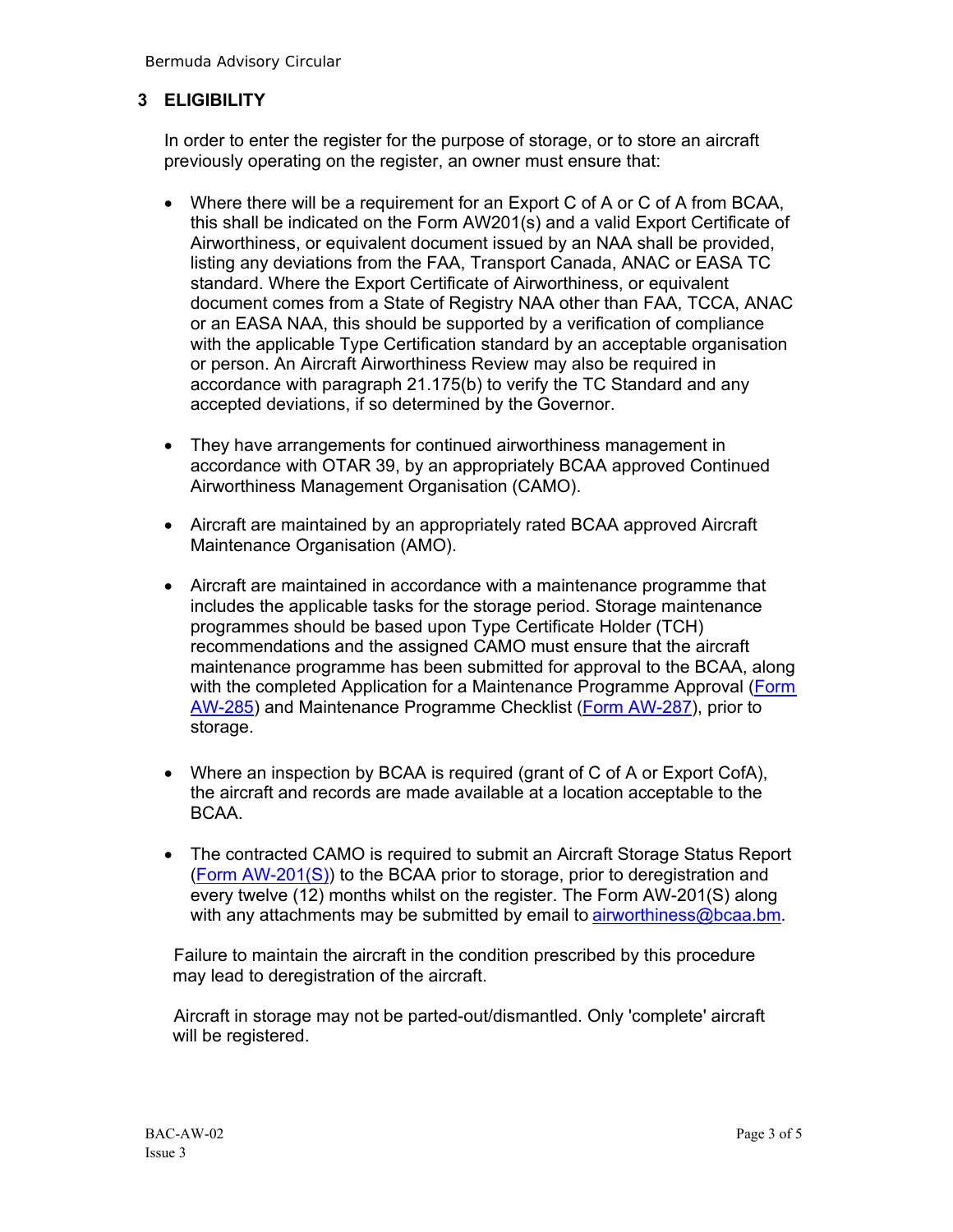## **4 STORAGE PROCESS FOR AIRCRAFT NOT REGISTERED IN BERMUDA**

An owner seeking to place their aircraft on the Bermuda register for the purpose of storage, will follow the normal registration process as outlined on the BCAA website (Registration - How to Register) . When completing the Application for Registration of Aircraft or Change of Ownership (Form 100(B)) the owner must indicate, on the Form 100(B) at line 12, that the intended use of the aircraft is storage, with a Certificate of Airworthiness in force.

## **5 STORAGE PROCESS FOR AIRCRAFT ALREADY REGISTERED IN BERMUDA WITH AN EXPIRED CERTIFICATE OF AIRWORTHINESS**

If a Certificate of Airworthiness issued to an aircraft registered in Bermuda has expired for more than ninety (90) days and the owner has not applied to renew the C of A, the aircraft will be considered to be in storage status.

The owner shall give notice to the BCAA in writing when planning to place an aircraft with an expired Certificate of Airworthiness in storage status. If the BCAA has not been notified, and the owner has not initiated the process of storage within ninety (90) days of the Certificate of Airworthiness expiration date, the BCAA will send a notice in writing to the owner. Failure to respond to the BCAA's notice may result in the commencement of the deregistration process.

### **6 TRANSITION PROCEDURE FOR OWNERS (LEASING COMPANIES)**

This procedure applies to owners who may have a need to transition aircraft with or without Certificate of Airworthiness, In case the transition period does not exceed 3 months, the process to follow will be slightly different from the aircraft going into longer term storage.

The owner will follow the normal registration process as outlined on the BCAA website (Registration - How to Register). When completing the Application for Registration of Aircraft or Change of Ownership (Form 100(B)) the owner must indicate (Form 100(B) line 12) that the aircraft will be in "short term transition" (less than 3 months) and decide on whether there will be a requirement for the C of A or Export C of A, while the aircraft is in Bermuda registry.